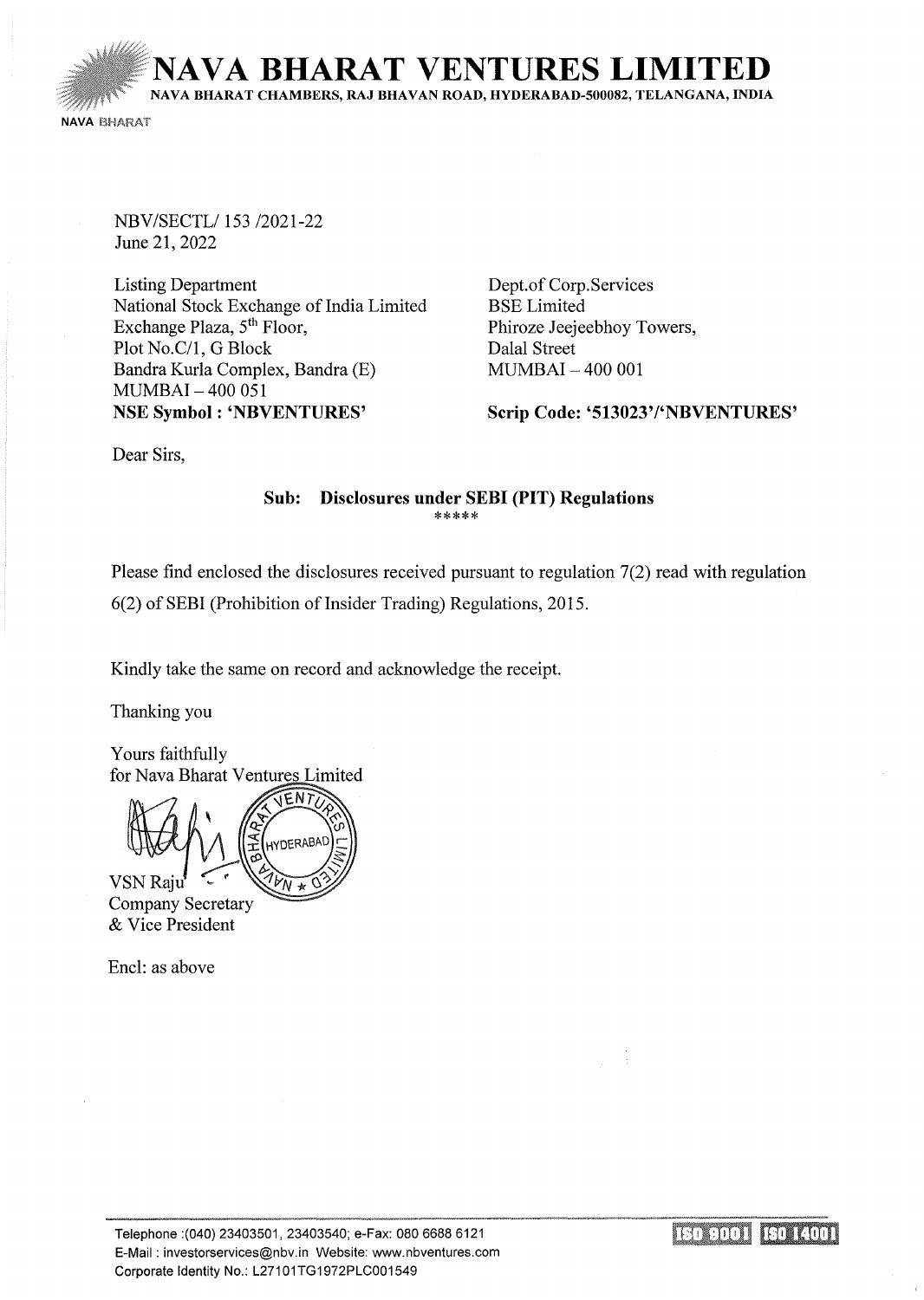### **FORMC**

SEBI (Prohibition of Insider Trading) Regulations, 2015

[Regulation 7 (2) read with Regulation  $6(2)$  – Continual disclosure]

Name of the Company

: NAVA BHARAT VENTURES LIMITED

ISIN of the Company  $\therefore$  INE 725A01022

Details of change in holding of Securities of Promoter, Employee or Director of a listed company and other such persons as mentioned in Regulation 6(2)

| Name, PAN.<br>CIN/DIN.<br>& address with<br>contact nos.                                                                                                                                                                    | Category<br>of Person<br>(Promoters<br>/KMP/<br>Directors/<br>immediate<br>relative<br>to/others<br>etc) | Securities held<br>prior to acquisition/<br>disposal                                           |                                      | Securities acquired/disposed                                                                     |                     |                                                                                                                       |                                                                         | Securities held post<br>acquisition/disposal                                                         |                                      | Date of allotment<br>advice/acquisition of<br>shares/sale of shares -<br>specify |                 |                                        | Mode of<br>acquisition/<br>disposal                                                                        |
|-----------------------------------------------------------------------------------------------------------------------------------------------------------------------------------------------------------------------------|----------------------------------------------------------------------------------------------------------|------------------------------------------------------------------------------------------------|--------------------------------------|--------------------------------------------------------------------------------------------------|---------------------|-----------------------------------------------------------------------------------------------------------------------|-------------------------------------------------------------------------|------------------------------------------------------------------------------------------------------|--------------------------------------|----------------------------------------------------------------------------------|-----------------|----------------------------------------|------------------------------------------------------------------------------------------------------------|
|                                                                                                                                                                                                                             |                                                                                                          | Type of<br>security<br>(For eq. –<br>Shares,<br>Warrants.<br>Convertible<br>Debentures<br>etc. | No. and<br>% of<br>share-<br>holdina | Type of<br>security<br>(For eg. $-$<br>Shares.<br>Warrants.<br>Convertible<br>Debentures<br>etc. | No.                 | Value                                                                                                                 | Transaction<br>Type<br>(Buy/<br>Sale/<br>Pledge /<br>Revoke/<br>Invoke) | Type of<br>security<br>(For eg. $-$<br>Shares.<br>Warrants.<br>Convertible<br>Debentures<br>$etc.$ ) | No.<br>and %<br>of share-<br>holdina | From                                                                             | To              | Date of<br>intimation<br>to<br>Company | (on market/<br>public/ rights/<br>preferential<br>offer/off-<br>market/Inter-se<br>transfer,<br>ESOPS etc) |
|                                                                                                                                                                                                                             | $\overline{2}$                                                                                           | 3                                                                                              | 4                                    | 5                                                                                                | 6                   | $\overline{7}$                                                                                                        | 8                                                                       | 9                                                                                                    | 10                                   | 11                                                                               | $\overline{12}$ | $\overline{13}$                        | $\overline{14}$                                                                                            |
| AV DWELLINGS<br>PRIVATE LIMITED<br>PAN: AAECM4721B<br>CIN:U45200TG2005P<br>TC047891<br>6-3-1109/1, `Nava<br><b>Bharat Chambers'</b><br>4 <sup>th</sup> Floor, Raj Bhavan<br>Road, Hyderabad-82<br>Tel No.040-23403501       | Promoter<br>Group                                                                                        | Equity<br>Shares                                                                               | 23, 23, 767<br>(1.6015%)             | Equity<br><b>Shares</b>                                                                          | 26,233<br>(0.0181%) | Rs. 42.64.797/-<br>(Rupees Forty-<br>two lakhs sixty-<br>four thousand<br>seven hundred<br>and ninety-<br>seven only) | Buy                                                                     | Equity<br>shares                                                                                     | 23,50,000<br>(1.6196%)               | 17.06.2022                                                                       | 20.06.2022      | 21.06.2022                             | Market purchase                                                                                            |
| S.R.T. Investments<br>Private Limited<br>PAN: AACCS8358J<br>CIN:U65993TG1991P<br>TC012368<br>6-3-1109/1, 'Nava<br><b>Bharat Chambers'</b><br>4 <sup>th</sup> Floor, Raj Bhavan<br>Road, Hyderabad-82<br>Tel No.040-23403501 | Promoter<br>Group                                                                                        | Equity<br>Shares                                                                               | 77,79,856<br>(5.3617%)               | Equity<br><b>Shares</b>                                                                          | 144                 | Rs. 22.935/-<br>(Rupees<br>Twenty-two<br>thousand nine<br>hundred and<br>thirty-five only)                            | Buy                                                                     | Equity<br>Shares                                                                                     | 77,80,000<br>(5.3618%)               | 20.06.2022                                                                       | 20.06.2022      | 21.06.2022                             | Market purchase                                                                                            |
| V9 AVENUES<br>PRIVATE LIMITED<br>PAN: AAECM4722C<br>CIN:U45200TG2005P<br>TC047890<br>6-3-1109/1, `Nava<br><b>Bharat Chambers'</b><br>4 <sup>th</sup> Floor, Raj Bhavan<br>Road, Hyderabad-82<br>Tel No.040-23403501         | Promoter<br>Group                                                                                        | Equity<br>Shares                                                                               | 22,39,980<br>(1.5437%)               | Equity<br>Shares                                                                                 | 5,020<br>(0.0035%)  | Rs. 7.93.002/-<br>(Rupees Seven<br>lakhs ninety-<br>three thousand<br>and two only)                                   | Buy                                                                     | Equity<br>shares                                                                                     | 22,45,000<br>(1.5472%)               | 20.06.2022                                                                       | 20.06.2022      | 21.06.2022                             | Market purchase                                                                                            |

A lama wina

Name

: Devineni Ramakrishna

**Designation** : Authorised Signatory Note: "Securities" shall have the meaning as defined under regulation 2(1)(i) of SEBI (Prohibition of Insider Trading) Regulations, 2015.

Contd..2..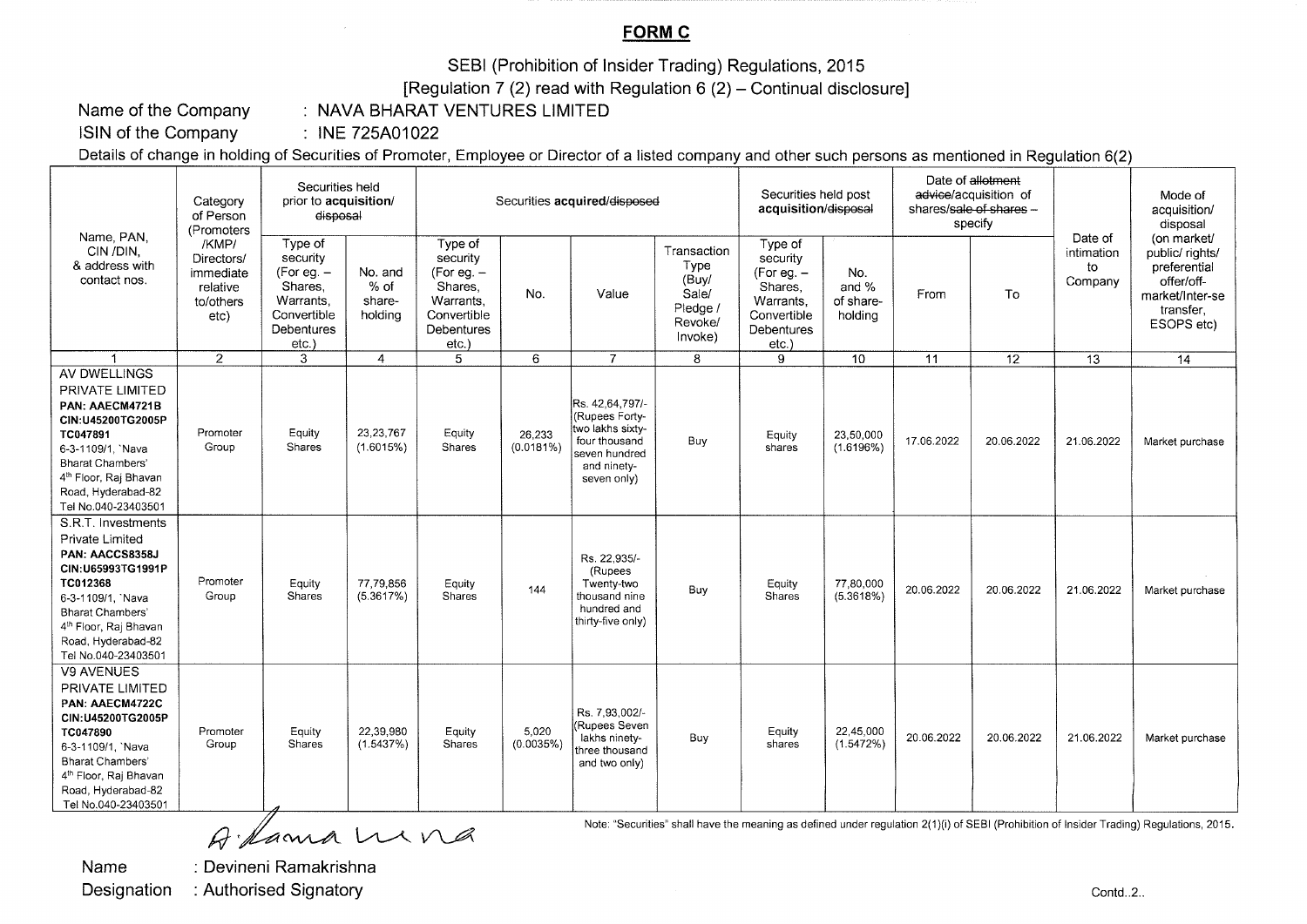### **Details of trading in derivatives of the Company by Promoter, Employee or Director of a listed company and other such persons as mentioned in Regulation 6(2)**

| Trading in derivatives (Specify type of contract, Futures or Options etc) |                 |                         |                        |                          |                                                    |  |  |  |  |
|---------------------------------------------------------------------------|-----------------|-------------------------|------------------------|--------------------------|----------------------------------------------------|--|--|--|--|
| Contract specifications                                                   | Notional value  | Buy<br>(Number of units | Notional Value         |                          |                                                    |  |  |  |  |
| 16                                                                        | $\overline{17}$ | 18                      | $\overline{19}$        | $\overline{20}$          | $\overline{21}$                                    |  |  |  |  |
|                                                                           |                 |                         |                        |                          |                                                    |  |  |  |  |
|                                                                           |                 |                         |                        |                          |                                                    |  |  |  |  |
|                                                                           | $\sim$ $\sim$   |                         |                        | --                       |                                                    |  |  |  |  |
|                                                                           |                 |                         |                        | $\overline{\phantom{a}}$ |                                                    |  |  |  |  |
|                                                                           |                 |                         | (contracts * lot size) |                          | Sell<br>(Number of units<br>(contracts * lot size) |  |  |  |  |

Note: In case of Options, notional value shall be calculated based on Premium plus strike price of options.

Signature : A /ama w<sup>ine</sup>

**Name : Devineni Ramakrishna Designation : Authorised Signatory** 

**Date: June 21, 2022 Place: Hyderabad**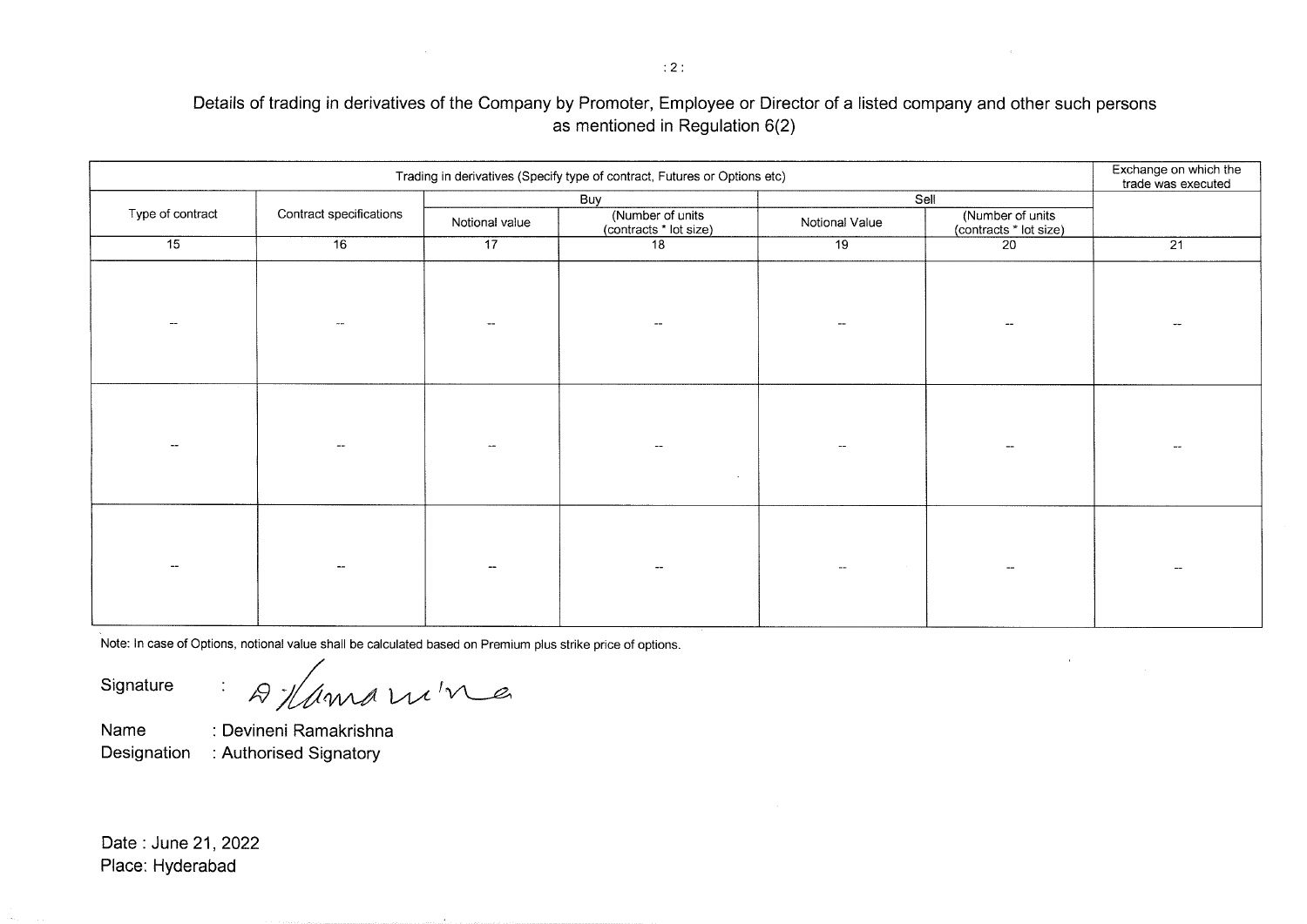# **FORMC**

SEBI (Prohibition of Insider Trading) Regulations, 2015

[Regulation 7 (2) read with Regulation  $6(2)$  – Continual disclosure]

Name of the Company

: NAVA BHARAT VENTURES LIMITED

I SIN of the Company : INE 725A01022

Details of change in holding of Securities of Promoter, Employee or Director of a listed company and other such persons as mentioned in Regulation 6(2)

| Name, PAN.<br>CIN /DIN.<br>& address with<br>contact nos.                                                                                                              | Category<br>of Person<br>(Promoters)<br>/KMP/<br>Directors/<br>immediate<br>relative<br>to/others<br>etc) | Securities held<br>prior to acquisition/<br>disposal                                                    |                                      | Securities acquired/disposed                                                                     |                    |                                                                                                              |                                                                         | Securities held post<br>acquisition/disposal                                                          |                                      | Date of allotment<br>advice/acquisition of<br>shares/sale of shares -<br>specify |                 |                                        | Mode of<br>acquisition/<br>disposal                                                                        |
|------------------------------------------------------------------------------------------------------------------------------------------------------------------------|-----------------------------------------------------------------------------------------------------------|---------------------------------------------------------------------------------------------------------|--------------------------------------|--------------------------------------------------------------------------------------------------|--------------------|--------------------------------------------------------------------------------------------------------------|-------------------------------------------------------------------------|-------------------------------------------------------------------------------------------------------|--------------------------------------|----------------------------------------------------------------------------------|-----------------|----------------------------------------|------------------------------------------------------------------------------------------------------------|
|                                                                                                                                                                        |                                                                                                           | Type of<br>security<br>(For eg. $-$<br>Shares.<br>Warrants,<br>Convertible<br><b>Debentures</b><br>etc. | No. and<br>% of<br>share-<br>holding | Type of<br>security<br>(For eg. $-$<br>Shares,<br>Warrants.<br>Convertible<br>Debentures<br>etc. | No.                | Value                                                                                                        | Transaction<br>Type<br>(Buv/<br>Sale/<br>Pledge /<br>Revoke/<br>Invoke) | Type of<br>security<br>(For eq. –<br>Shares,<br>Warrants.<br>Convertible<br><b>Debentures</b><br>etc. | No.<br>and %<br>of share-<br>holding | From                                                                             | To              | Date of<br>intimation<br>to<br>Company | (on market/<br>public/ rights/<br>preferential<br>offer/off-<br>market/Inter-se<br>transfer,<br>ESOPS etc) |
|                                                                                                                                                                        | $\overline{2}$                                                                                            | 3                                                                                                       | $\overline{4}$                       | 5                                                                                                | 6                  | $\overline{7}$                                                                                               | 8                                                                       | 9                                                                                                     | 10                                   | $\overline{11}$                                                                  | $\overline{12}$ | 13                                     | $\overline{14}$                                                                                            |
| P. Trivikrama<br>Prasad<br>DIN: 00006887<br>PAN:AENPP0497F<br>Plot No.27, Navodaya<br>Colony, Road No.14<br>Banjara Hills<br>Hyderabad - 500 034<br>Mobile: 9866072829 | Promoter<br>Group &<br>Director                                                                           | Equity<br><b>Shares</b>                                                                                 | 27,50,488<br>(1.8956%)               | Equity<br>Shares                                                                                 | 512                | Rs. 80.570/-<br>(Rupees Eighty<br>thousand five<br>hundred and<br>seventy only)                              | Buy                                                                     | Equity<br>shares                                                                                      | 27,51,000<br>$(1.8959\%)$            | 20.06.2022                                                                       | 20.06.2022      | 21.06.2022                             | Market purchase                                                                                            |
| P. Rajashree<br>PAN: AAOPP2417L<br>8-2-310/B/27. Road<br>No 14, Baniara Hills,<br>Hyderabad-34<br>Mobile: 9866072829                                                   | Promoter<br>Group                                                                                         | Equity<br>Shares                                                                                        | 69.97.656<br>(4.8226%)               | Equity<br>Shares                                                                                 | 2.344<br>(0.0016%) | Rs. 3.72.750/-<br>(Rupees Three<br>lakhs seventy-<br>two thousand<br>seven hundred<br>and fifty only)        | Buy                                                                     | Equity<br><b>Shares</b>                                                                               | 70,00,000<br>(4.8242%)               | 20.06.2022                                                                       | 20.06.2022      | 21.06.2022                             | Market purchase                                                                                            |
| D. Bhakta Priya<br>PAN: ACYPD2219G<br>H.No.8/2/120/117/11<br>Road No.2<br>Park View Enclave<br>Banjara Hills<br>Hyderabad - 500 034<br>Mobile: 9866072829              | Promoter<br>Group                                                                                         | Equity<br>Shares                                                                                        | 98,17,900<br>(6.7663%)               | Equity<br><b>Shares</b>                                                                          | 910<br>(0.0006%)   | Rs. 1,43,244/-<br>(Rupees One<br>lakh forty -three<br>thousand and<br>two hundred<br>and forty-four<br>only) | Buy                                                                     | Equity<br>shares                                                                                      | 98,18,810<br>(6.7669%)               | 20.06.2022                                                                       | 20.06.2022      | 21.06.2022                             | Market purchase                                                                                            |
| P. Trivikrama<br>Prasad (HUF)<br>PAN: AAGHP6929M<br>38-8-4, Bundar Road<br>Labbipet, Vijayawada<br>A.P-520010<br>Mobile: 9866072829                                    | Promoter<br>Group                                                                                         | Equity<br><b>Shares</b>                                                                                 | 7.02.730<br>(0.4843%)                | Equity<br>Shares                                                                                 | 270                | Rs. 42,470/-<br>(Forty-two<br>thousand four<br>hundred and<br>seventy only)                                  | Buv                                                                     | Equity<br>Shares                                                                                      | 7,03,000<br>(0.4845%)                | 20.06.2022                                                                       | 20.06.2022      | 21.06.2022                             | Market purchase                                                                                            |

Note: "Securities" shall have the meaning as defined under regulation 2(1)(i) of SEBI (Prohibition of Insider Trading) Regulations, 2015.

*I)* .fA~ VL/( ~

Name : Devineni Ramakrishna Designation : Authorised Signatory Contd..2.